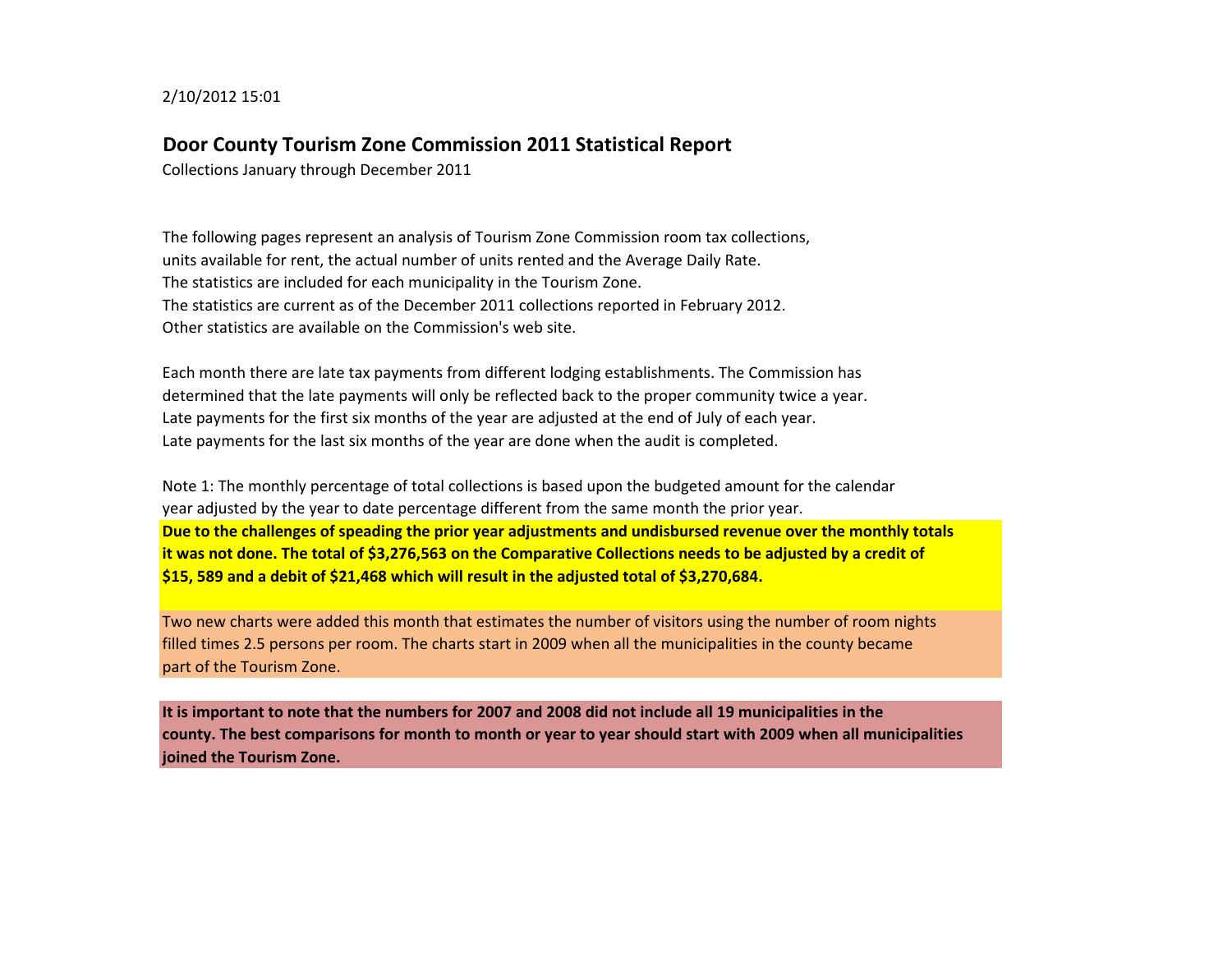## **Tourism Zone Commission Comparative Statistics**

2/10/2012 15:01

|                               | Jan      | Feb      | Mar      | Apr      | May       | Jun       | Jul       | Aug       | Sep       | Oct       | Nov       | Dec       |
|-------------------------------|----------|----------|----------|----------|-----------|-----------|-----------|-----------|-----------|-----------|-----------|-----------|
| <b>Collections In Dollars</b> |          |          |          |          |           |           |           |           |           |           |           |           |
| 2007                          |          |          |          |          | \$108,570 | \$284,277 | \$592,277 | \$604,999 | \$343,810 | \$332,703 | \$46,156  | \$30,183  |
| 2008                          | \$33,572 | \$35,811 | \$33,190 | \$27,187 | \$123,642 | \$313,945 | \$627,170 | \$657,074 | \$322,172 | \$338,110 | \$50,367  | \$27,447  |
| 2009                          | \$44,690 | \$49,862 | \$40,242 | \$46,071 | \$162,349 | \$337,708 | \$713,161 | \$735,858 | \$402,703 | \$390,281 | \$64,430  | \$38,001  |
| 2010                          | \$51,298 | \$54,185 | \$42,352 | \$51,044 | \$165,635 | \$359,442 | \$780,433 | \$746,708 | \$425,806 | \$436,131 | \$58,570  | \$40,987  |
| 2011                          | \$51,710 | \$51,608 | \$46,079 | \$47,431 | \$156,633 | \$374,388 | \$817,851 | \$753,283 | \$440,069 | \$432,674 | \$61,083  | \$43,755  |
| <b>Collections as Percent</b> |          |          |          |          |           |           |           |           |           |           |           |           |
| 2007                          |          |          |          |          | 4.6%      | 12.1%     | 25.3%     | 25.8%     | 14.7%     | 14.2%     | 2.0%      | 1.3%      |
| 2008                          | 1.3%     | 1.4%     | 1.3%     | 1.0%     | 4.8%      | 12.1%     | 24.2%     | 25.4%     | 12.4%     | 13.1%     | 1.9%      | 1.1%      |
| 2009                          | 1.5%     | 1.6%     | 1.3%     | 1.5%     | 5.4%      | 11.2%     | 23.6%     | 24.3%     | 13.3%     | 12.9%     | 2.1%      | 1.3%      |
| 2010                          | 1.6%     | 1.7%     | 1.3%     | 1.6%     | 5.2%      | 11.2%     | 24.3%     | 23.2%     | 13.3%     | 13.6%     | 1.8%      | 1.3%      |
| 2011                          | 1.6%     | 1.6%     | 1.4%     | 1.4%     | 4.8%      | 11.4%     | 25.0%     | 23.0%     | 13.4%     | 13.2%     | 1.9%      | 1.3%      |
| <b>Units</b>                  |          |          |          |          |           |           |           |           |           |           |           |           |
| 2007                          |          |          |          |          | 83,483    | 98,453    | 103,755   | 106,002   | 103,163   | 94,842    | 50,075    | 47,848    |
| 2008                          | 55,354   | 53,053   | 53,535   | 59,121   | 94,312    | 108,523   | 114,063   | 113,362   | 109,299   | 105,335   | 59,044    | 54,927    |
| 2009                          | 74,889   | 65,765   | 71,366   | 77,755   | 115,366   | 129,503   | 135,927   | 136,067   | 129,070   | 126,799   | 75,431    | 71,440    |
| 2010                          | 75,516   | 68,653   | 72,429   | 78,550   | 117,312   | 129,574   | 137,359   | 136,058   | 128,658   | 124,861   | 73,528    | 73,061    |
| 2011                          | 73,857   | 67,090   | 71,571   | 74,206   | 115,844   | 129,758   | 136,048   | 136,180   | 123,914   | 125,964   | 74,291    | 69,881    |
| <b>Units Filled</b>           |          |          |          |          |           |           |           |           |           |           |           |           |
| 2007                          |          |          |          |          | 20,032    | 44,239    | 70,072    | 71,471    | 48,719    | 47,502    | 9,026     | 6,178     |
| 2008                          | 5,734    | 7,971    | 6,835    | 6,091    | 23,761    | 46,564    | 78,638    | 79,798    | 45,249    | 47,560    | 8,671     | 5,673     |
| 2009                          | 8,619    | 10,449   | 8,733    | 11,217   | 30,827    | 52,850    | 90,828    | 89,277    | 60,349    | 58,110    | 11,671    | 9,181     |
| 2010                          | 9,697    | 11,597   | 11,177   | 12,625   | 30,650    | 55,027    | 98,385    | 91,042    | 62,143    | 60,814    | 11,280    | 9,154     |
| 2011                          | 9,880    | 11,980   | 12,275   | 11,491   | 28,262    | 56,441    | 97,354    | 91,508    | 62,721    | 60,098    | 11,960    | 9,891     |
| Tourists at 2.5 per unit      | 2.5      |          |          |          |           |           |           |           |           |           |           |           |
| 2007                          |          |          |          |          |           |           |           |           |           |           |           |           |
| 2008                          |          |          |          |          |           |           |           |           |           |           |           |           |
| 2009                          | 21,548   | 26,123   | 21,833   | 28,043   | 77,068    | 132,125   | 227,070   | 223,193   | 150,873   | 145,275   | 29,178    | 22,953    |
| 2010                          | 24,243   | 28,993   | 27,943   | 31,563   | 76,625    | 137,568   | 245,963   | 227,605   | 155,358   | 152,035   | 28,200    | 22,885    |
| 2011                          | 24,700   | 29,950   | 30,688   | 28,728   | 70,655    | 141,103   | 243,385   | 228,770   | 156,803   | 150,245   | 29,900    | 24,728    |
| <b>Cumulative Tourists</b>    |          |          |          |          |           |           |           |           |           |           |           |           |
| 2007                          |          |          |          |          |           |           |           |           |           |           |           |           |
| 2008                          |          |          |          |          |           |           |           |           |           |           |           |           |
| 2009                          | 21,548   | 47,670   | 69,503   | 97,545   | 174,613   | 306,738   | 533,808   | 757,000   | 907,873   | 1,053,148 | 1,082,325 | 1,105,278 |
| 2010                          | 24,243   | 53,235   | 81,178   | 112,740  | 189,365   | 326,933   | 572,895   | 800,500   | 955,858   | 1,107,893 | 1,136,093 | 1,158,978 |
| 2011                          | 24,700   | 54,650   | 85,338   | 114,065  | 184,720   | 325,823   | 569,208   | 797,978   | 954,780   | 1,105,025 | 1,134,925 | 1,159,653 |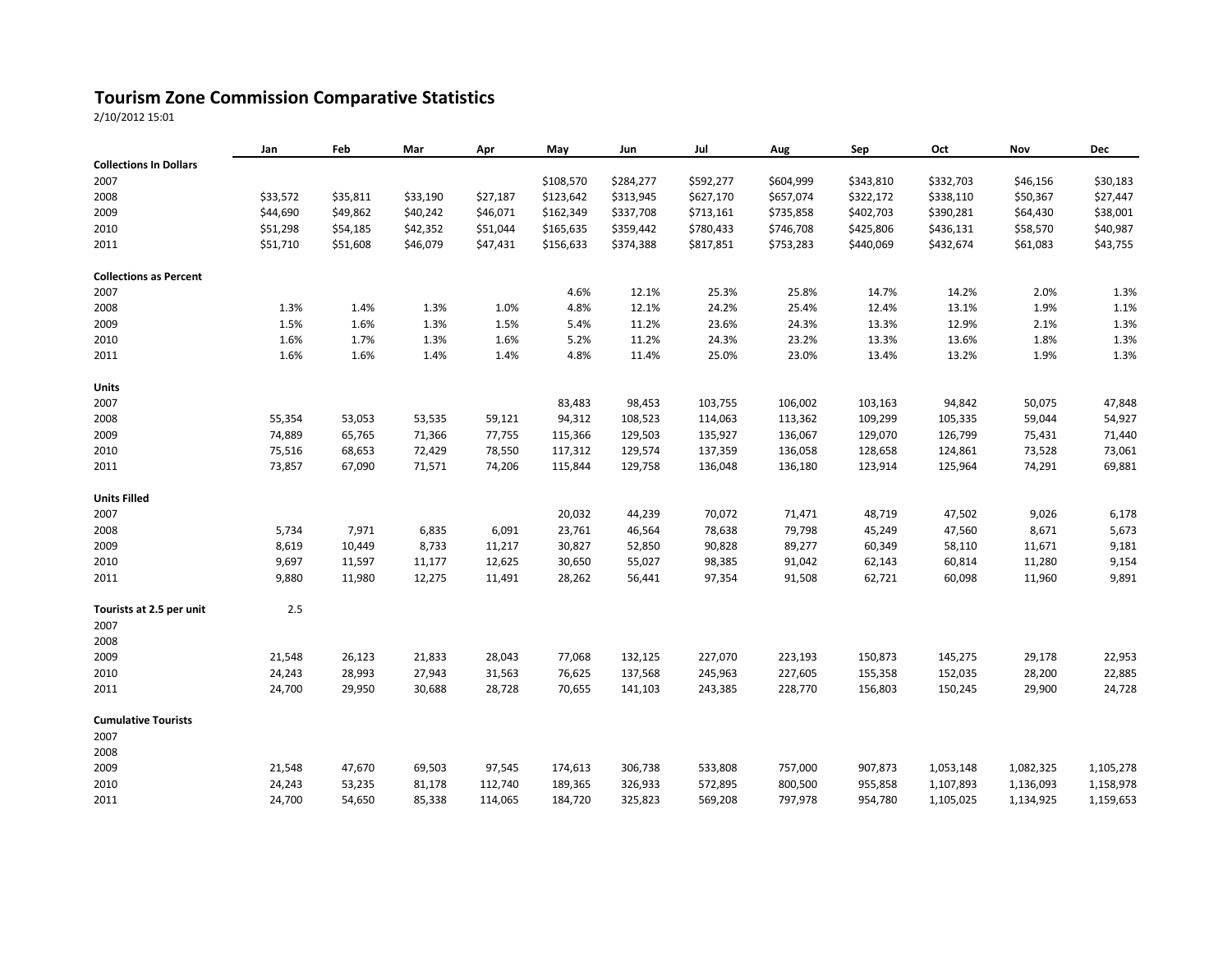## **Tourism Zone Commission Comparative Statistics**

2/10/2012 15:01

|                                                          | Jan      | Feb       | Mar       | Apr       | May       | Jun       | Jul         | Aug         | Sep         | Oct         | Nov         | <b>Dec</b>  |
|----------------------------------------------------------|----------|-----------|-----------|-----------|-----------|-----------|-------------|-------------|-------------|-------------|-------------|-------------|
| <b>Occupancy Percentage</b>                              |          |           |           |           |           |           |             |             |             |             |             |             |
| 2007                                                     |          |           |           |           | 24.0%     | 44.9%     | 67.5%       | 67.4%       | 47.2%       | 50.1%       | 18.0%       | 12.9%       |
| 2008                                                     | 10.4%    | 15.0%     | 12.8%     | 10.3%     | 25.2%     | 42.9%     | 68.9%       | 70.4%       | 41.4%       | 45.2%       | 14.7%       | 10.3%       |
| 2009                                                     | 11.5%    | 15.9%     | 12.2%     | 14.4%     | 26.7%     | 40.8%     | 66.8%       | 65.6%       | 46.8%       | 45.8%       | 15.5%       | 12.9%       |
| 2010                                                     | 12.8%    | 16.9%     | 15.4%     | 16.1%     | 26.1%     | 42.5%     | 71.6%       | 66.9%       | 48.3%       | 48.7%       | 15.3%       | 12.5%       |
| 2011                                                     | 13.4%    | 17.9%     | 17.2%     | 15.5%     | 24.4%     | 43.5%     | 71.6%       | 67.2%       | 50.6%       | 47.7%       | 16.1%       | 14.2%       |
| <b>Average Daily Rate</b>                                |          |           |           |           |           |           |             |             |             |             |             |             |
| 2007                                                     |          |           |           |           | \$100     | \$115     | \$150       | \$151       | \$126       | \$126       | \$95        | \$89        |
| 2008                                                     | \$107    | \$82      | \$89      | \$83      | \$96      | \$124     | \$146       | \$150       | \$131       | \$130       | \$108       | \$89        |
| 2009                                                     | \$97     | \$89      | \$89      | \$78      | \$98      | \$118     | \$144       | \$151       | \$122       | \$124       | \$102       | \$77        |
| 2010                                                     | \$99     | \$86      | \$71      | \$76      | \$100     | \$120     | \$146       | \$150       | \$126       | \$132       | \$97        | \$83        |
| 2011                                                     | \$98     | \$82      | \$70      | \$77      | \$102     | \$123     | \$154       | \$151       | \$129       | \$132       | \$94        | \$82        |
| <b>Occupancy Percentage Shoulder Season Exclude JJAS</b> |          |           |           |           |           |           |             |             |             |             |             |             |
| 2007                                                     |          |           |           |           | 24.0%     |           |             |             |             |             | 18.0%       | 12.9%       |
| 2008                                                     | 10.4%    | 15.0%     | 12.8%     | 10.3%     | 25.2%     |           |             |             |             |             | 14.7%       | 10.3%       |
| 2009                                                     | 11.5%    | 15.9%     | 12.2%     | 14.4%     | 26.7%     |           |             |             |             |             | 15.5%       | 12.9%       |
| 2010                                                     | 12.8%    | 16.9%     | 15.4%     | 16.1%     | 26.1%     |           |             |             |             |             | 15.3%       | 12.5%       |
| 2011                                                     | 13.4%    | 17.9%     | 17.2%     | 15.5%     | 24.4%     |           |             |             |             |             | 16.1%       | 14.2%       |
| <b>Cumulative Collections</b>                            |          |           |           |           |           |           |             |             |             |             |             |             |
| 2007                                                     |          |           |           |           | \$108,570 | \$392,847 | \$985,124   | \$1,590,123 | \$1,933,933 | \$2,266,636 | \$2,312,792 | \$2,342,975 |
| 2008                                                     | \$33,572 | \$69,383  | \$102,572 | \$129,760 | \$253,402 | \$567,347 | \$1,194,516 | \$1,851,590 | \$2,173,762 | \$2,511,872 | \$2,562,239 | \$2,589,686 |
| 2009                                                     | \$44,690 | \$94,552  | \$134,793 | \$180,865 | \$343,213 | \$680,921 | \$1,394,082 | \$2,129,941 | \$2,532,644 | \$2,922,925 | \$2,987,355 | \$3,025,356 |
| 2010                                                     | \$51,298 | \$105,483 | \$147,835 | \$198,879 | \$364,514 | \$723,956 | \$1,504,389 | \$2,251,097 | \$2,676,903 | \$3,113,034 | \$3,171,604 | \$3,212,590 |
| 2011                                                     | \$51,710 | \$103,318 | \$149,397 | \$196,828 | \$353,460 | \$727,849 | \$1,545,699 | \$2,298,982 | \$2,739,051 | \$3,171,725 | \$3,232,808 | \$3,276,563 |
| <b>Cumulative Collections as a Percentage</b>            |          |           |           |           |           |           |             |             |             |             |             |             |
| 2007                                                     |          |           |           | 0.0%      | 4.6%      | 16.8%     | 42.0%       | 67.9%       | 82.5%       | 96.7%       | 98.7%       | 100.0%      |
| 2008                                                     | 1.3%     | 2.7%      | 4.0%      | 5.0%      | 9.8%      | 21.9%     | 46.1%       | 71.5%       | 83.9%       | 97.0%       | 98.9%       | 100.0%      |
| 2009                                                     | 1.5%     | 3.1%      | 4.5%      | 6.0%      | 11.3%     | 22.5%     | 46.1%       | 70.4%       | 83.7%       | 96.6%       | 98.7%       | 100.0%      |
| 2010                                                     | 1.6%     | 3.3%      | 4.6%      | 6.2%      | 11.3%     | 22.5%     | 46.8%       | 70.1%       | 83.3%       | 96.9%       | 98.7%       | 100.0%      |
| 2011                                                     | 1.6%     | 3.2%      | 4.6%      | 6.0%      | 10.8%     | 22.2%     | 47.2%       | 70.2%       | 83.6%       | 96.8%       | 98.7%       | 100.0%      |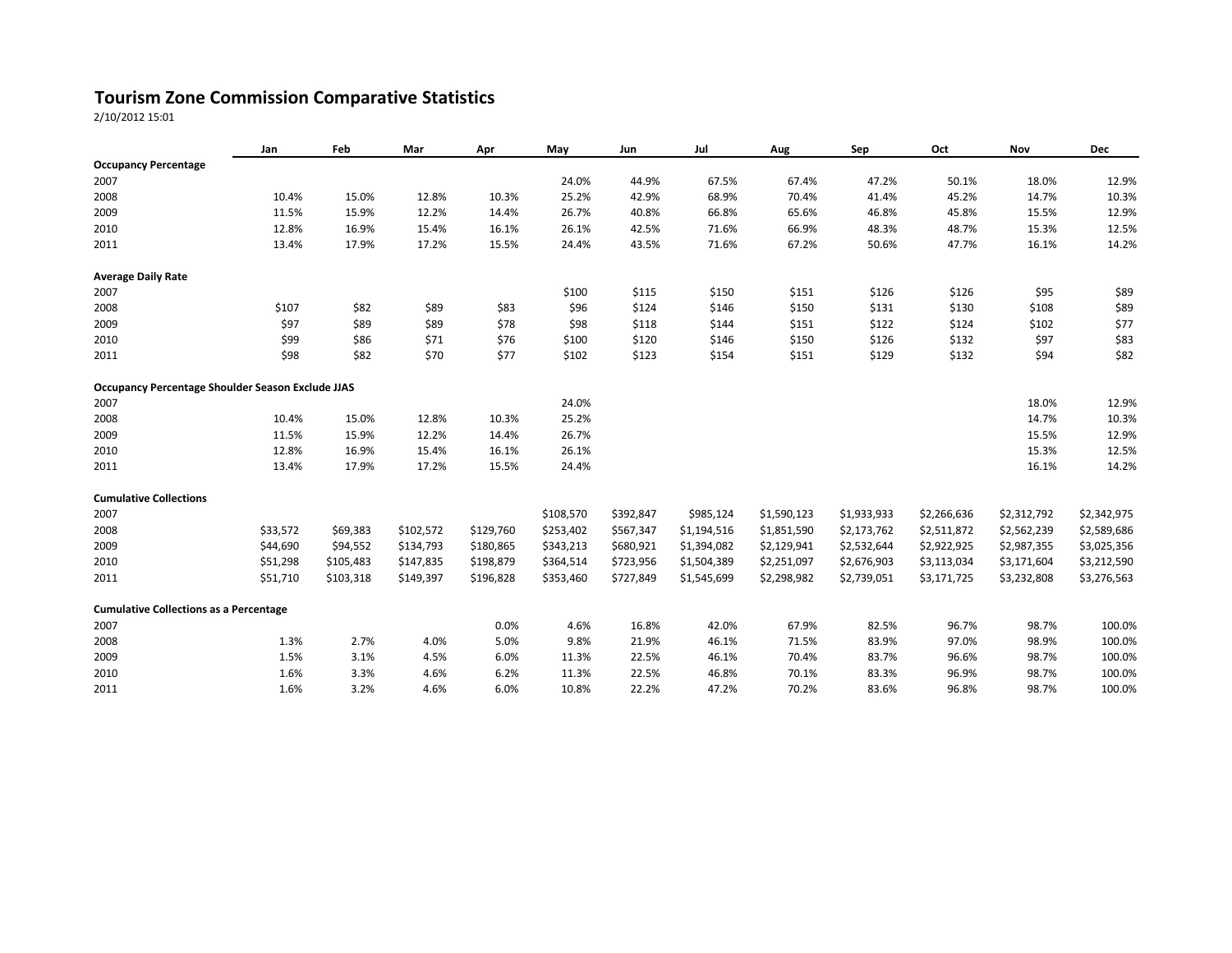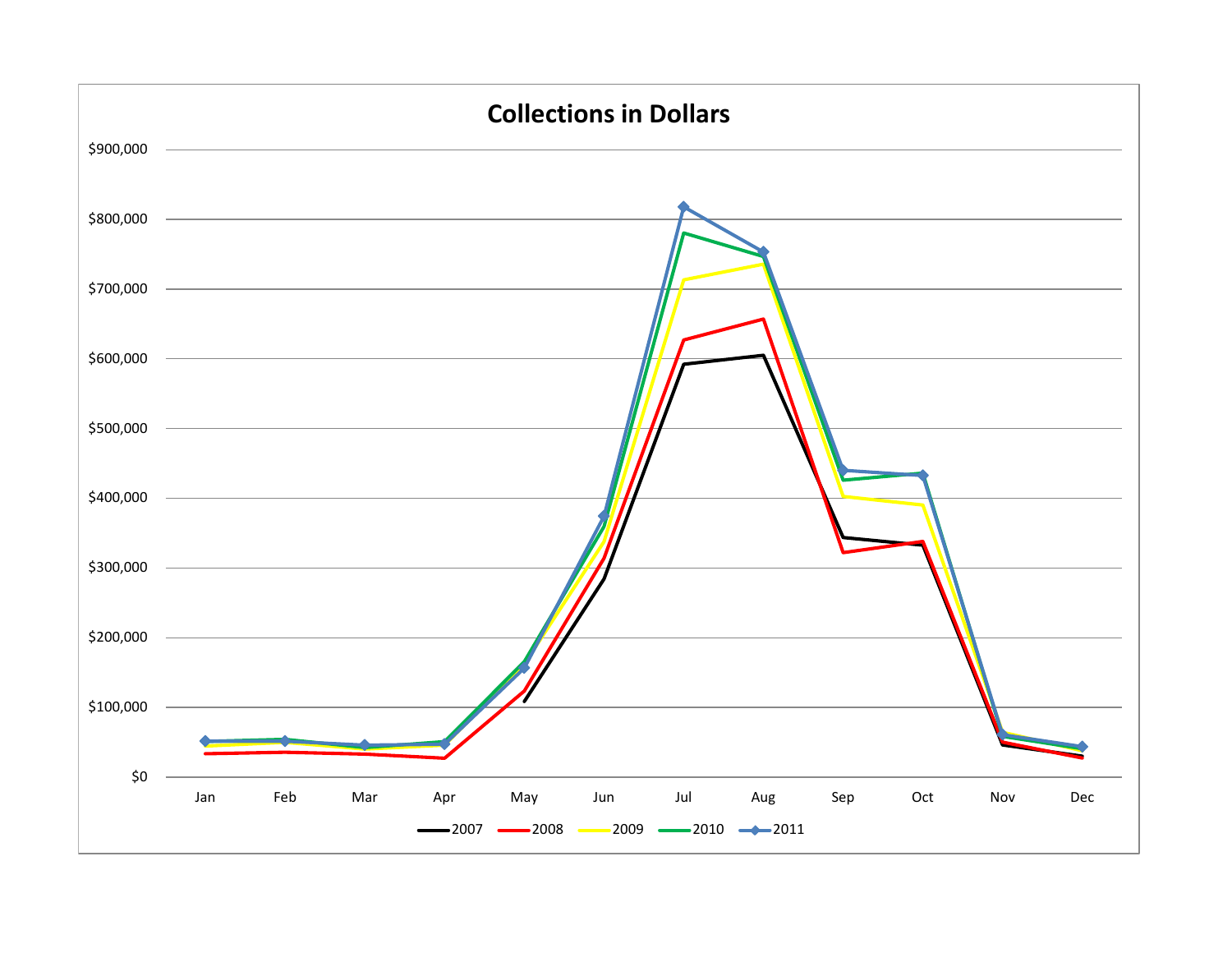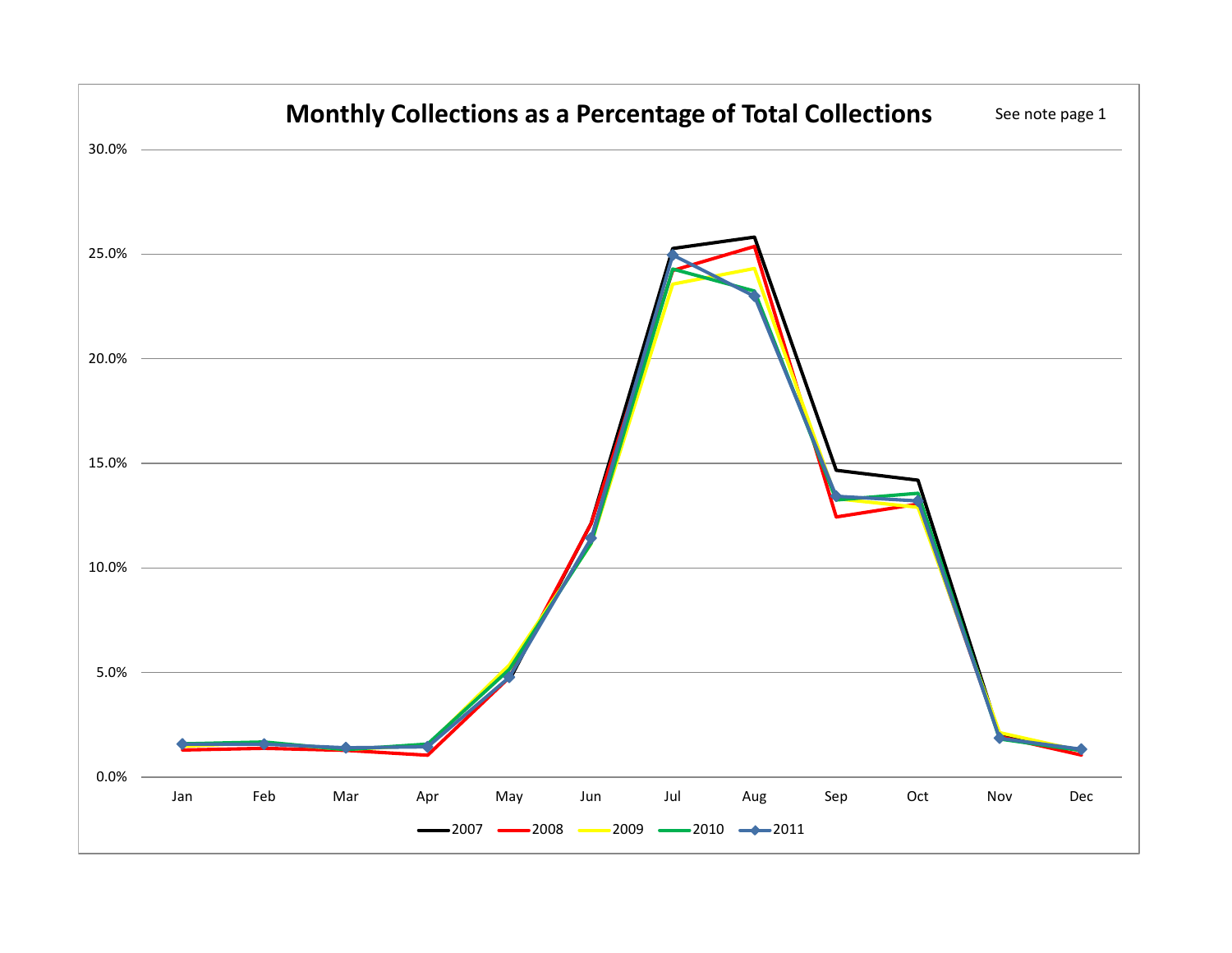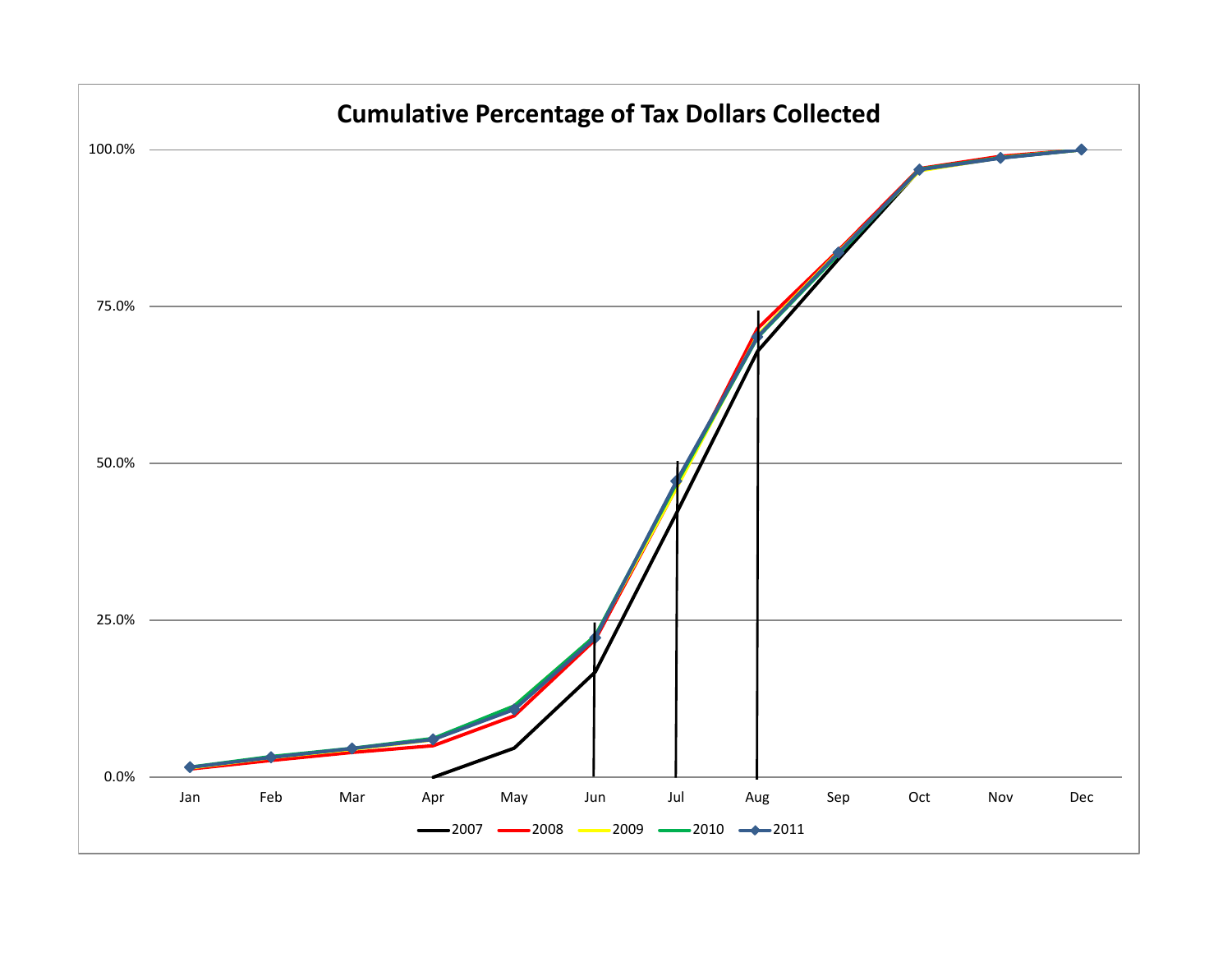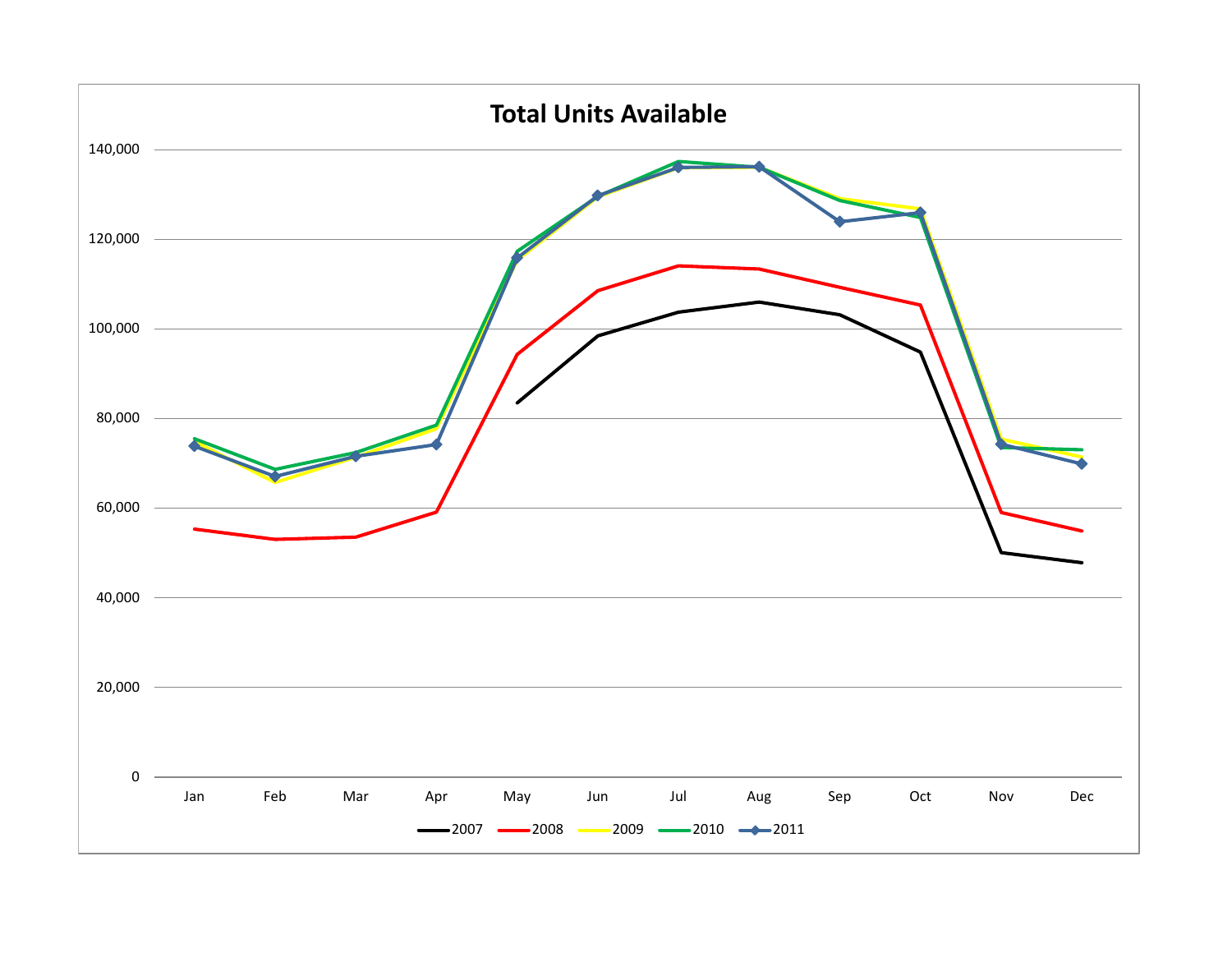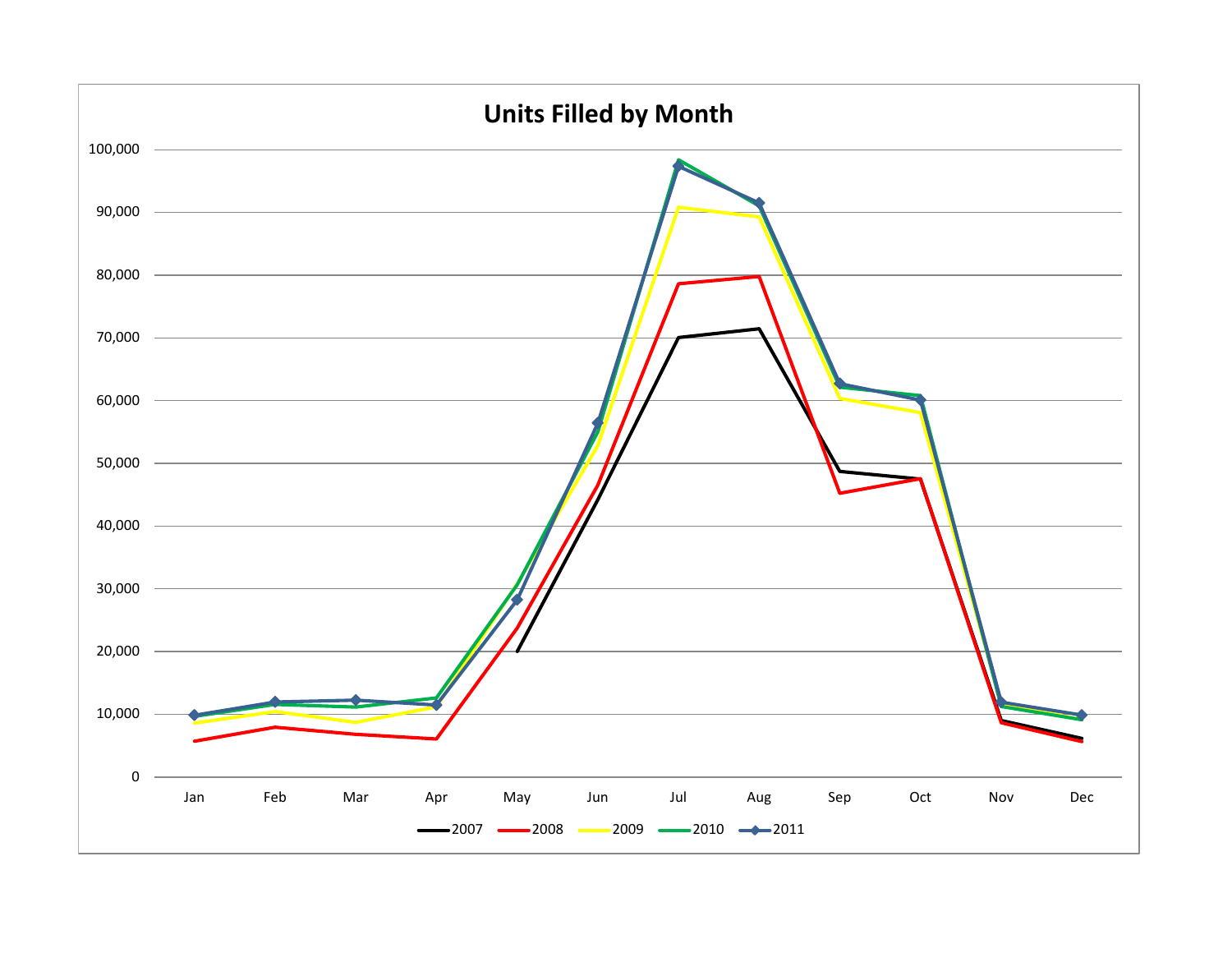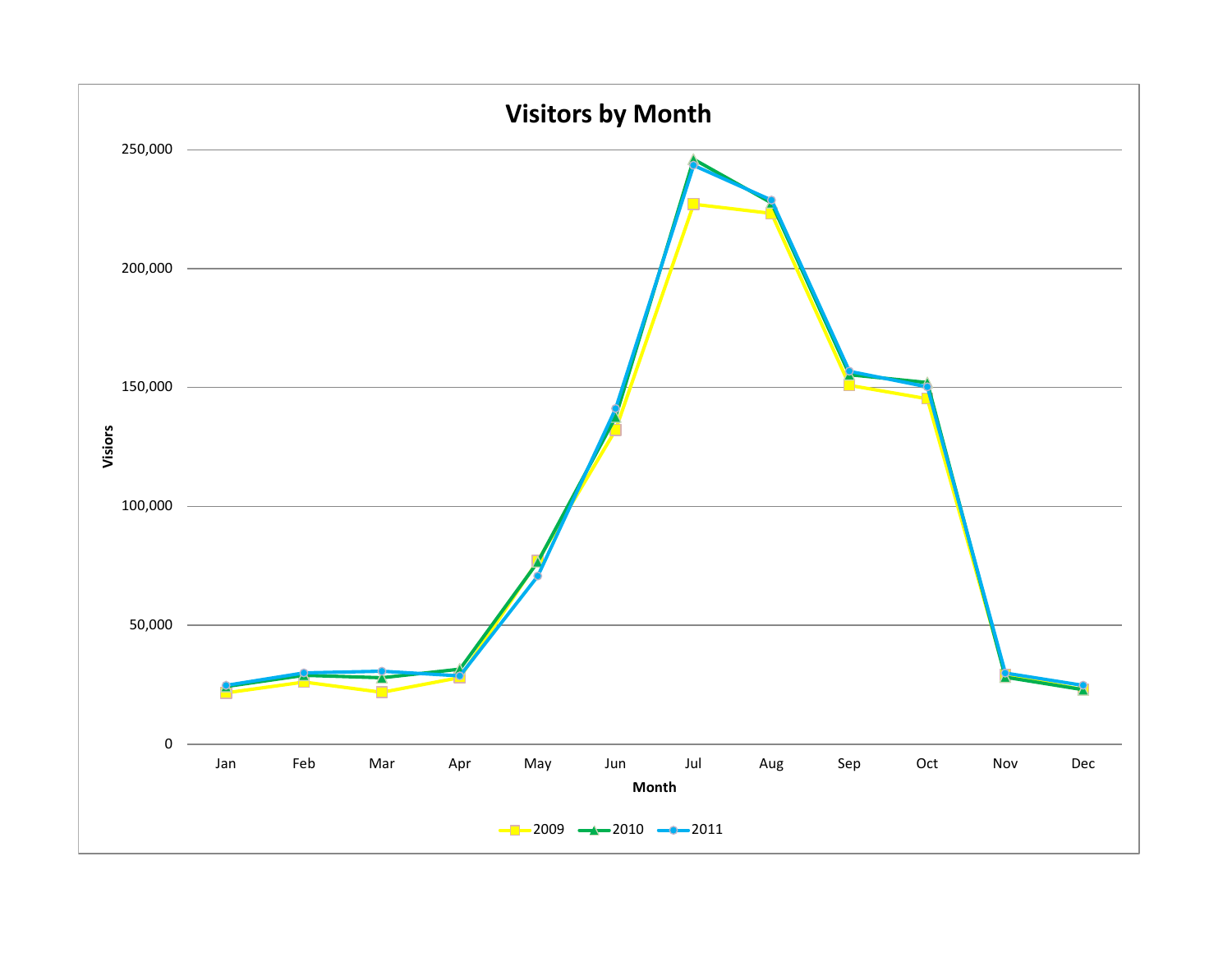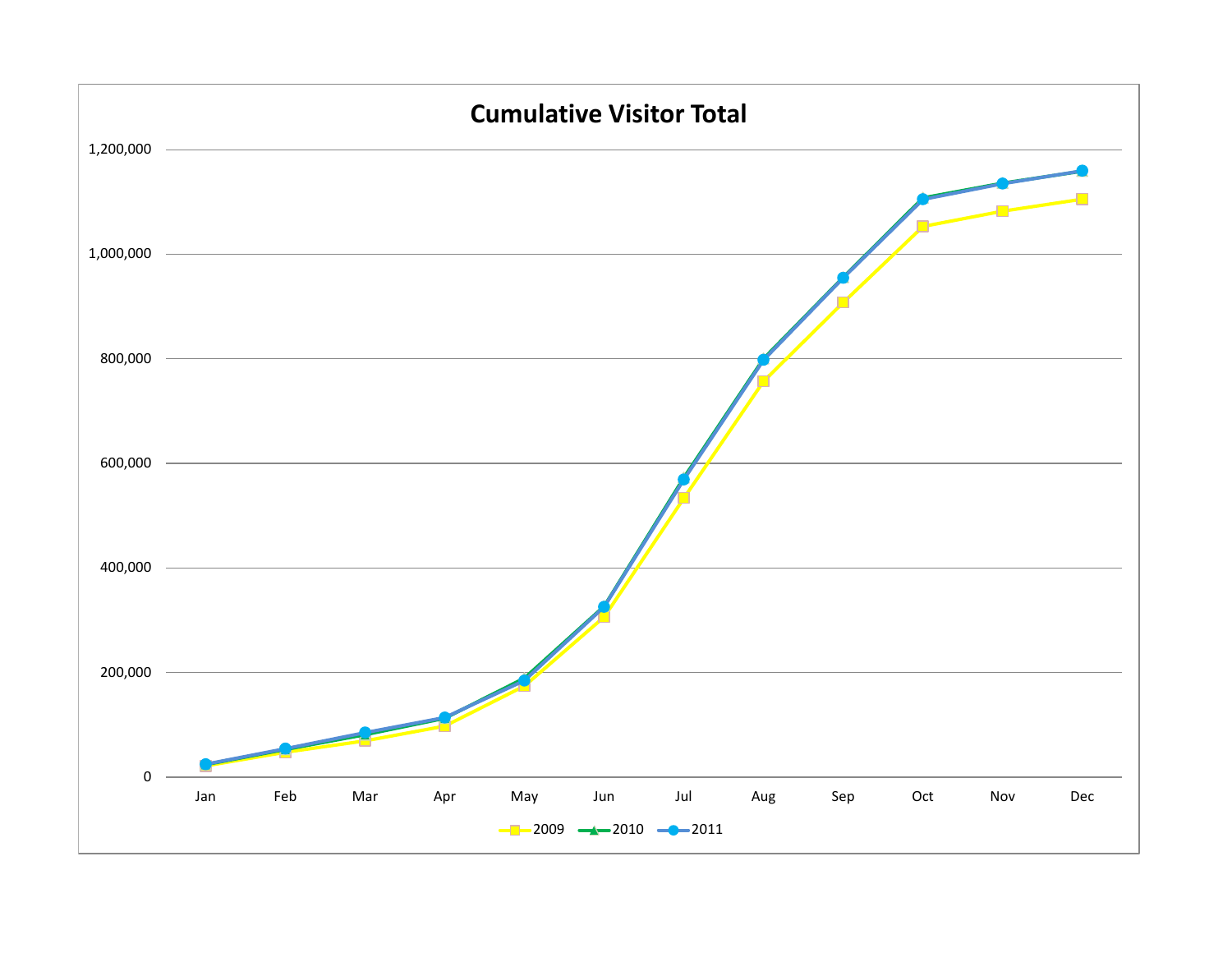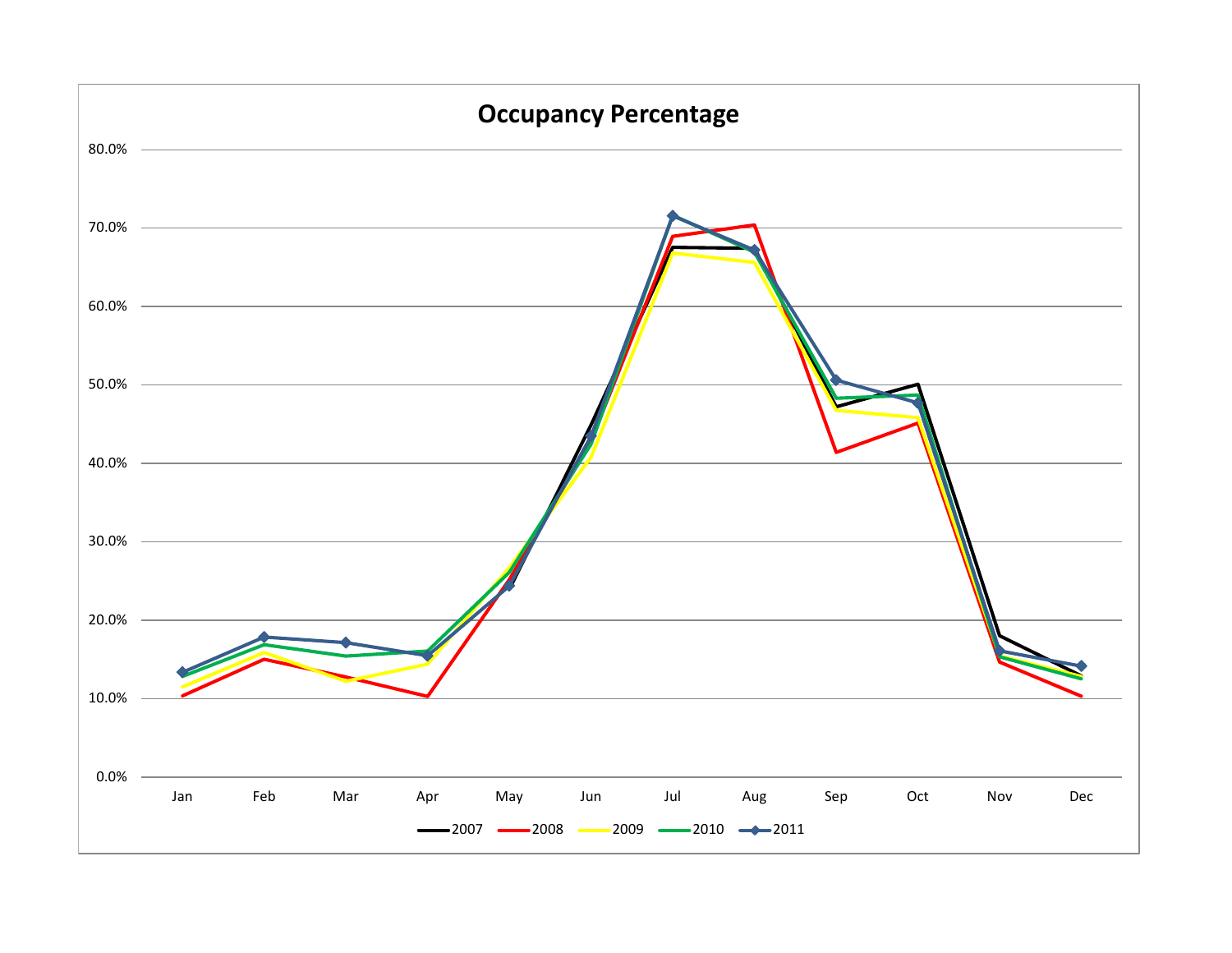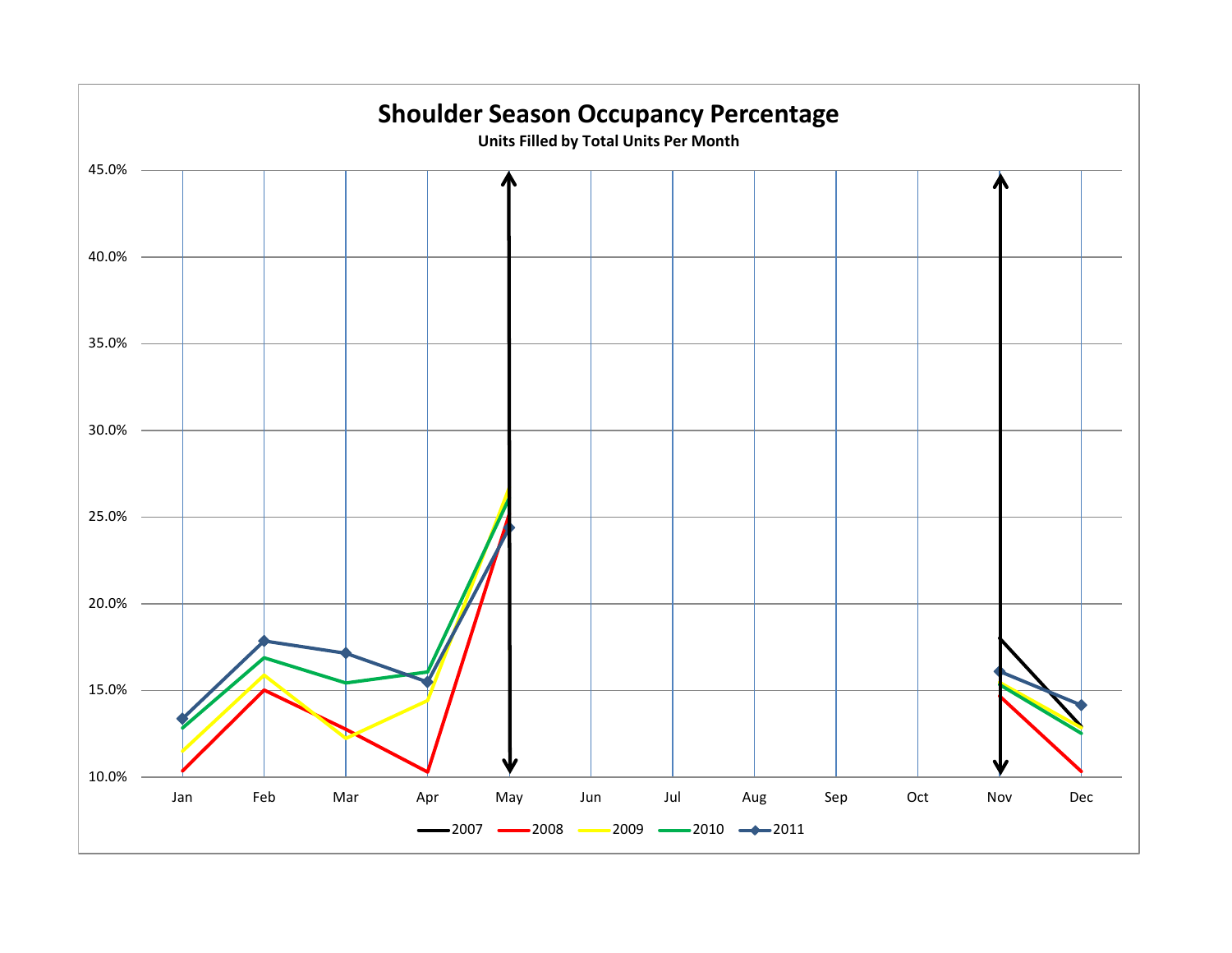